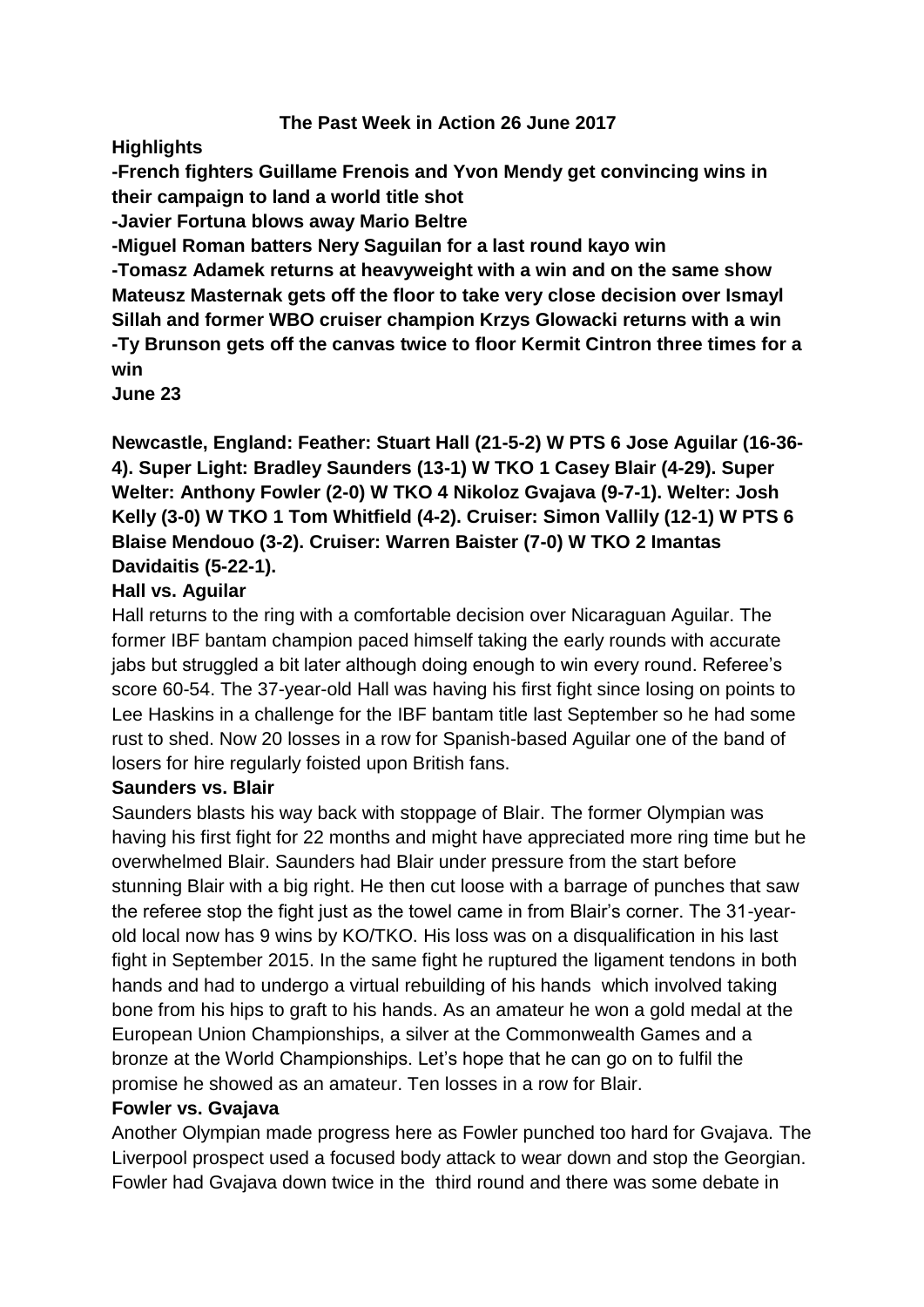Gvajava's corner as to whether he would come out for the fourth. He did but was floored again and the fight was stopped. Fowler, 26, the cousin of one of Liverpool's great footballers Robbie Fowler, won a gold medal at the Commonwealth Games and a bronze medal at the World Championships, where injury prevented him from going through with his semi-final bout, and competed at the 2016 Olympics. He did not have a good Olympics. He was eliminated in the first series and then disciplined by the IOC for placing bets on the boxing matches at the Olympics. I think he can bet on having a successful pro career. Five losses in a row for Gvajava who at least gave Fowler some ring time as Fowler had won his first fight inside the first round.

# **Kelly vs. Whitfield**

Kelly showcases his talent as he halts Whitfield in 79 second. Dancing about with his hands below waist level Kelly was for too quick for Whitfield. When he opened up he drove Whitfield to the ropes and used a series of successive left hooks to send Whitfield to the floor and the referee stopped the fight. The showy 23-year-old Olympian "Pretty Boy" certainly has oodles of talent. His flashing skills will get him plenty of fans and at 23 there is no need to rush him. In fact the difficult part might be holding him back. Second inside the distance loss in a row for Whitfield.

# **Vallily vs. Mendouo**

Vallily gets win but has to climb off the floor. The Middlesbrough fighter's original opponent dropped out. Mendouo came in as a late substitute and had a weight advantage as he was not required to meet the original contract weight. Vallily scored well with overhand rights and looked to be on his way to a comfortable win until the fifth when he was floored heavily. He made it to his feet and survived the rest of the round and rebounded to take the last. Referee's score 58-57. The 31-year-old Vallily was making good progress until he was matched with Mairis Breidis in October last year and was floored and stopped. He has rebounded with three wins since then. His amateur credentials include winning both the ABA and British titles and getting gold medals at the Commonwealth Games and the Commonwealth Championships. British-based Cameroon-born Mendouo was halted in two rounds by Daniel Dubois in April.

## **Baister vs. Davidaitis**

When Baister's original opponent was changed he found himself facing Davidaitis for the second time in a month. Baister came out firing in the first and had Davidaitis hurt. In the interval his team advised him to pace himself and get in some rounds but early in the second the doctor examined a cut under the left eye of Davidaitis that had been opened by a punch and the doctor advised the fight be stopped. When the met last month Baister had won on points. The 31-year-old Baister is another boxer from the North East of England who has moved into the pros after a successful time as an amateur, he won both the ABA and British titles and competed at both the World and European Championships. Baister is tall at 6'4" (193cm) but Lithuanian "Giant" Davidaitis towered over him at 6'8  $\frac{1}{2}$ " (205cm), but this is his eighth loss in a row.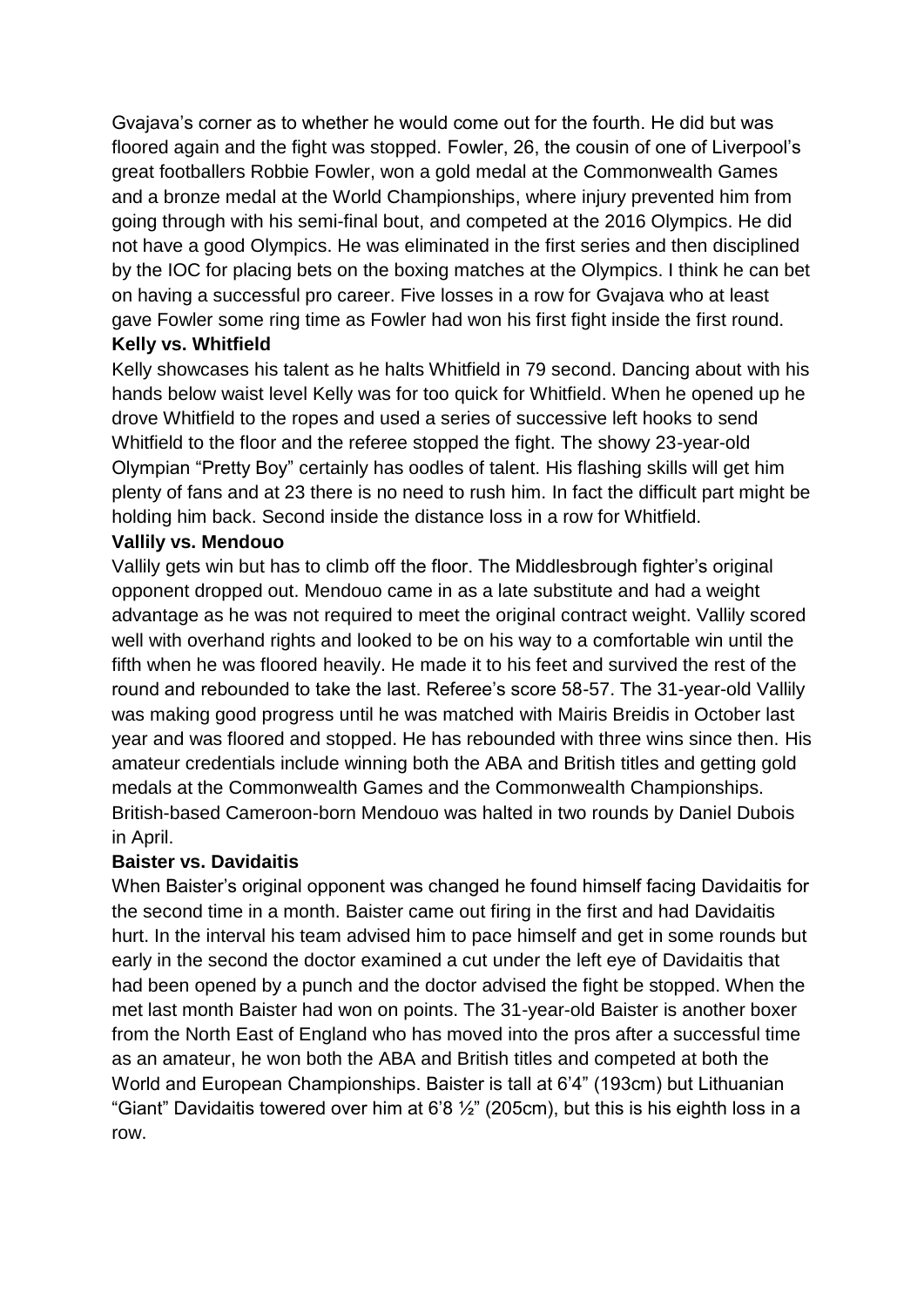**Ontario, CA, USA: Feather: Rafael Rivera (25-0-2,1ND) W KO 2 Ruben Tamayo (26-10-4). Heavy: Sergey Kuzmin (11-0) W TKO 4 Malcolm Tann (24-5). Super Light: Mohamed Rodriguez (10-4) W TKO 4 Manuel Mendez (15-2-2). Welter: Jessie Roman (22-3) W RTD 4 Erick Daniel Martinez (13-8-1). Super Feather: Michael Dutchover (5-0) W PTS 6 Miguel Carrizoza ((10-2).**

## **Rivera vs. Tamayo**

Rivera continues unbeaten with another assured performance against experienced Tamayo. Neither Tamayo's reach nor his southpaw stance bothered Rivera. After a slow first round he youngster from Tijuana was scoring heavily with rights in the second and Tamayo caved in under the pressure went down and was counted out. The 23-year-old "Big Bang" has 16 wins by KO/TKO and already has the scalps of Wilfredo Vasquez Jr and seasoned pro Giovanni Caro. Former interim WBA feather title challenger Tamayo has been walking a tough road lately with six losses in a row against fighters with combined records of 128-2 including Jesus Cuellar, Oscar Valdez and Joseph Diaz.

## **Kuzmin vs. Tann**

Russian Kuzmin steamrollers Tann. Kuzmin came close to ending it in the first as he put Tann down twice. Tann survived but was down again in the second and although he made it through the third a big right in the fourth ended the fight. The 29-year-old Kuzmin makes it eight wins by KO/TKO. He was Russian champion twice as an amateur and won a gold and a silver medal at the European championships and a gold at the world Combat Games. He is big and strong but far from speedy. The 38 year-old Tann was a National Golden Gloves champion way back in 2002. He turned pro but retired after back-to-back losses in 2007 to Chris Arreola and Alex Dimitrenko and was out until returning with a low level win in October.

## **Rodriguez vs. Mendez**

In an all-Mexican clash Rodriguez fails to read the script and dominates and halts favourite Mendez. Rodriguez had height and reach over Mendez and put them to good use slotting home jabs and scoring with long rights as he fought at a distance. Mendez just could not get inside to do any damage and was floored in the third by a right . He beat the count and survived to the bell but it was a temporary reprieve. In the fourth Rodriguez landed a series of punches punctuated by a right which put Mendez down again and the referee stopped the fight. The 20-year-old Rodriguez gets a big win after losing on points to Fidel Maldonado in his last fight in April. After losing his first fight Mendez had an unbeaten streak of 15-0-2 going in and had a win over experienced Luis Arceo in April so was heavily favoured. Back to basics now. **Roman vs. Martinez**

Roman too good for Mexican Martinez. Roman used a relentless body attack to undermine Martinez's resistance and after four rounds of punishment Martinez's corner pulled him out of the fight. The 26-year-old from Santa Ana has 11 wins by KO/TKO. Martinez is 2-8 in his last 10 fights.

## **Dutchover vs. Carrizoza**

Exciting prospect Dutchover has to fight hard to get unanimous verdict over aggressive Carrizoza. Dutchover was busier and more accurate but had to go the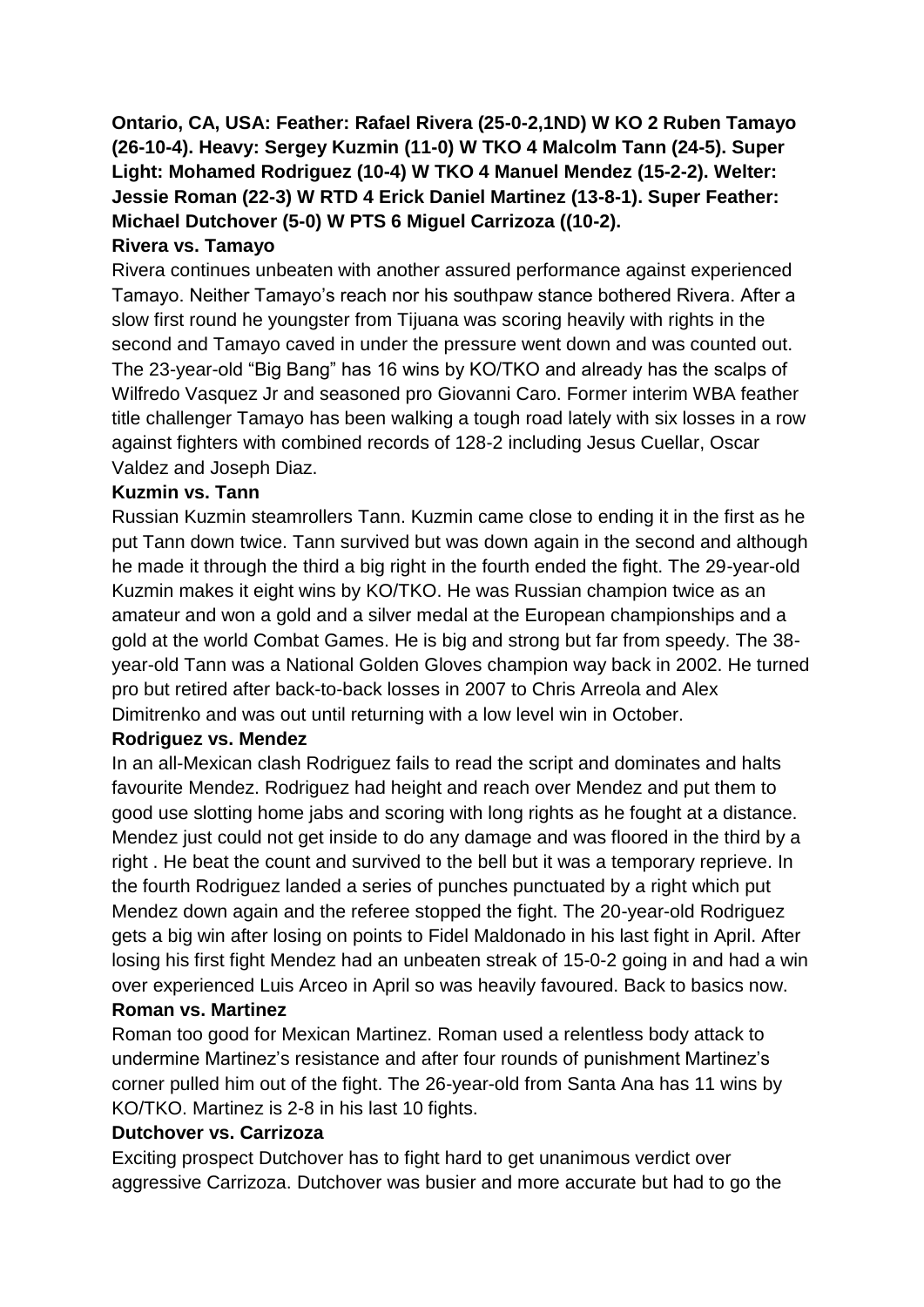distance for the first time after taking only 8 rounds to register his four previous win. Scores 60-54, 59-55 and 58-56 all for Dutchover. The 19-year-old Dutchover a silver medallist at the 2016 National Golden Gloves is worth watching. Carrizoza had won his last 4 fights.

# **Rosemont, IL, USA: Super Middle: Mike Jimenez (21-1-1,1ND) W PTS 10 Aaron Pryor Jr (19-11-2). Light Heavy: Derrick Findley (26-21-1,1ND) W RSF 5 Donovan George (25-7-2,1ND).**

## **Jimenez vs. Pryor**

After these two fought to a draw in May last year Jimenez gets split decision over Pryor in the return in fight that could have gone to either man. Local favourite Jimenez made the better start rocking Pryor with a right in the first and pounding away to the bell with Pryor having to fight hard to get out of the round. Pryor steadied the ship in the second starting to use the height and reach advantages that he enjoys in most fights and he looked to have evened things up by the end of the fourth. The next three rounds were close but Pryor had a big eighth as Jimenez went down under a series of punches. He beat the count but it was a 10-8 round for Pryor. Jimenez fought back hard in the ninth doing well early only for Pryor to rock Jimenez late in the round. Jimenez rebounded and outworked Pryor in the last. Scores 96-93 and 95-94 for Jimenez and 96-93 for Pryor. The 30-year-old "Hollywood "Jimenez wins the vacant WBC Continental Americas title. He is now 4-0-1 in his 5 fights since suffering a crushing stoppage loss against Jesse Hart in May 2015. The 39-year-old Pryor is heading in the other direction being 0-3-2 in his last 5 but he looked worth a draw here.

## **Findley vs. George**

Some fighters have padded records that are deceptively good some have records that are deceptively bad. Findley is a much better fighter than his record might make you think. The "Superman" from Gary was just too strong and too tough for George. He soaked up whatever George threw and kept coming finally breaking George down and scoring two knockdowns in the fifth to force the referee to stop the fight. The 33-year-old Findley usually fights in the other guy's backyard. He went the distance with Andre Ward early in Ward's career and has lost decisions to J'Leon Love, Curtis Stevens, Gilberto Ramirez and Jesse Hart and only lost on a split decision against Zac Dunn. He has now won three fights in a row for the first time since 2010. "Da Bomb" George, 32, has now lost four in a row and his career may be over.

# **Detroit, MI, USA: Super Welter: Winfred Harris Jr (14-0) W PTS 8 Lanardo Tyner (32-11-2,2ND).**

Harris remains a winner and collects the vacant UBF All American title with points win over seasoned pro Tyner. The younger man won this one by working hard in every round whereas Tyner only worked sporadically. Tyner looked to have hurt Harris late in the second but other than that Harris seemed to dominate the action and was a clear winner. Scores 79-73, 78-73 and 77-74 all for Harris. The 21-year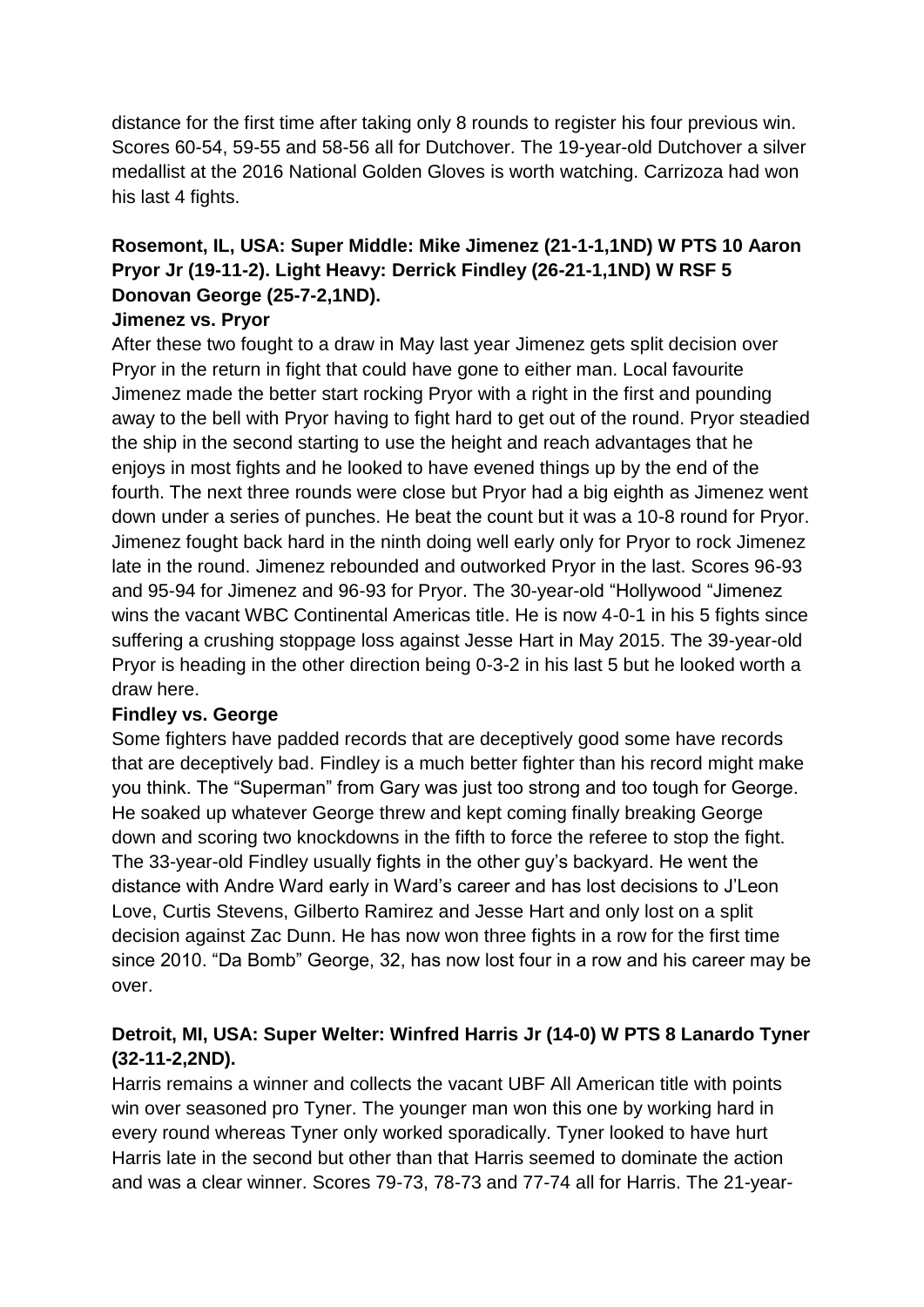old from Detroit is making progress and Tyner was a good test for him at this point in his career. The 41-year-old Tyner, who has twice tested positive for banned substances, has a win over Charles Hatley and had Antonio DeMarco on the floor before losing on points. He had won his last two fights.

# **San Juan, Argentina: Super Feather: Ezequiel Fernandez (27-1-1) W TEC DEC 4 Hugo Santillan (13-2-1).**

Fernandez keeps his national title as he wins a majority technical decision over Santillan. A much anticipated contest came to an early conclusion as Fernandez was cut in a clash of heads and the decision was decided on the judge's cards. Scores 39-37and 39 ½-38 for Fernandez and 39-39. "Pac Man" Fernandez, 26, was making the third defence of his Argentinian title and is 10-0-1 in his last 11 fights. The 21 year-old Santillan a former South American champion was crushed in three rounds by Mexican Eduardo Hernandez in April.

# **June 24**

# **Pont-Sainte-Maxence, France: Super Feather: Guillame Frenois (44-1) W PTS 12 Ruddy Encarnacion (37-26-4). Light: Yvan Mendy (38-4-1,1ND) W PTS 12 Javier Jose Clavero (21-3). Middle: Karim Achour (24-4-3) W PTS 10 Kamel Abdesselam (16-10-1). Light Heavy: Dragan Lepei (11-1-2) W TKO 1Mathieu Bauderlique (12-1).**

## **Frenois vs. Encarnacion**

Frenois retains the European title with wide unanimous verdict over Encarnacion. The champion was just too slick and too quick for the veteran Encarnacion. He was able to get his punches off first and with a solid defence and although Encarnacion tried to take the fight to Frenois he had few chances to score. Frenois had Encarnacion hurt in the second and third rounds but there was never a chance of an inside the distance wins as Frenois boxed coolly taking no chances. Encarnacion concentrated on the body trying to slow the French stylist. Frenois was really controlling the fight with his southpaw jab with Encarnacion limited to bursts of body punches which earned a couple of rounds but generally Frenois was able to block or counter . Frenois had a good sixth where he again seemed to shake Encarnacion but the challenger worked the body well in the ninth but Frenois finished the fight the stronger. The Frenchman showed again what an excellent technician he is but there was some disappointment that he never really cut loose. Scores 119-109, 118-110 and 117-113The 33-year-old "L'Expert" was making the second defence of his European title and is No 13(11) with the IBF. Dominican-born Spaniard Encarnacion, 38, known as "The Black Wolf" is a former European Union champion and tried hard here but was just not quick enough to give Frenois any concerns.

## **Mendy Vs. Clavero**

Mendy wins the important WBC Silver title as he outclasses game Clavero. The visitor from Argentina came out full of aggression but Mendy was the one doing the effective scoring. "The Lion" was landing some fast accurate combinations to head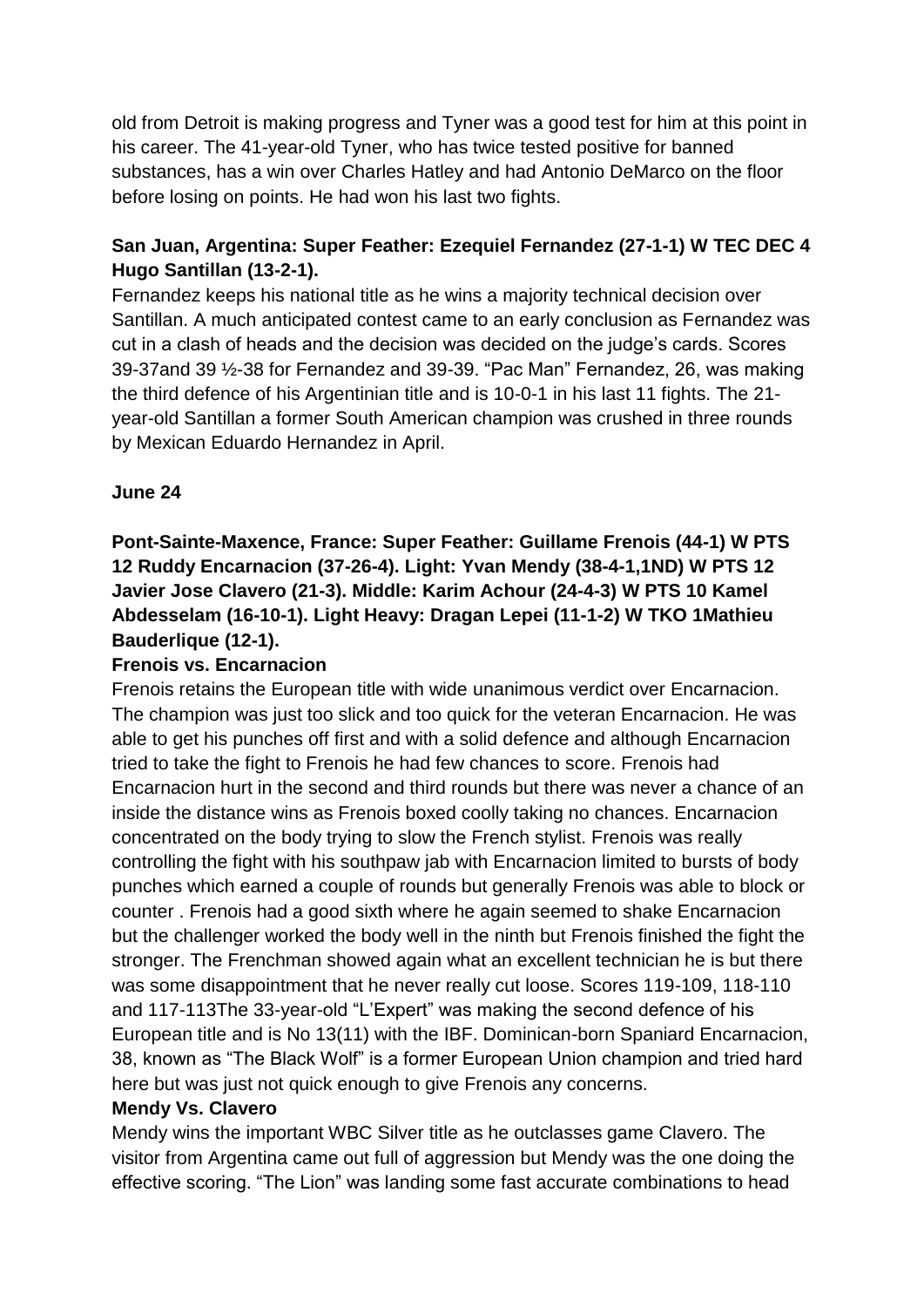and body banging home body. Clavero kept pressing but his punches lacked power and Mendy would sit behind a tight guard and then explode with more combinations. After four rounds the scores were 40-36, 39-37, 39-37 for Mendy. By the fifth Clavero was already showing signs of tiring. He continued to advance but his work rate dropped and he was being rocked by big rights. To his credit Clavero never gave in. Mendy was slotting home fast accurate punches through the middle rounds finding Clavero and easy target and after eight rounds the gap had widened to 80-72, 79-73 and 79-73 for Mendy. Despite v being rocked at distance with rights and suffering hooks and uppercuts inside Clavero kept coming but in straight lines and straight into counters from Mendy as the Frenchman controlled the fight to the final bell. Scores 120-108, 119-109 and 118-110 all for Mendy. The 32-year-old Mendy, a former undefeated WBC International and European Union champion, makes it 8 wins on the bounce including a victory over Luke Campbell who is now the WBC No 1 whilst Mendy is down in  $8<sup>th</sup>$ . He is No 4 with the IBF and is hoping to get a shot at a title later this year or early next. Clavero, 23, the Argentinian and South American champion had lost only one of his last twenty fights but was out of his league here. He showed plenty of guts but lacked power and skill to compete at this level.

#### **Achour vs. Abdesselam**

Achour regains the French title with unanimous decision over Abdesselam. Achour was giving away a lot of height and reach but his usual style is to bustle forward to work inside with hooks and uppercuts. Abdesselam tried to use his jab to make some space but he lacked the power to keep Achour out. Achour was relentless and Abdesselam was rarely able to get on the front foot or away from the ropes. He had some success with counters as Achour bored in but he almost went down in the seventh from exhaustion and was down in the eighth and ninth but somehow survived to the final bell. Scores 98-90, 97-91 and 96-92 all for Achour but those looked very generous to Abdesselam. Local fighter Achour, a former undefeated French and European Union champion, is now 10-0-1 in his last 11 fights and is European No 5. Abdesselam was making the first defence of his national title. He had lost on points to Achour in 2011 but had won 4 of his last 5 fights.

#### **Lepei vs. Bauderlique**

A big oops! This was supposed to be one more win for the French prospect as he built his career but he paid the price for carelessness. With his advantages in height and reach the tall Frenchman made a confident start jabbing strongly and forcing Lepei on to the back foot. As the end of the round was approaching Bauderlique was looking to finish it early. He forced Lepei to the ropes pushed out a few punches but left himself open with his chin in the air and a driven right from Lepei put Bauderlique flat on his back. He struggled to his feet at five but when the eight count was completed instead of walking forward he staggered to the side and the referee stopped the fight. Huge win for the Italian-based Romanian Lepei, 27, as he gets his seventh victory by KO/TKO. He had been stopped in two rounds by unbeaten Catalin Paraschiveanu for the WBC Mediterranean title in October and was considered a safe opponent. Olympic bronze medallist Bauderlique was looked upon as a can't miss prospect with his promoter the former WBF flyweight champion Brahim Asloum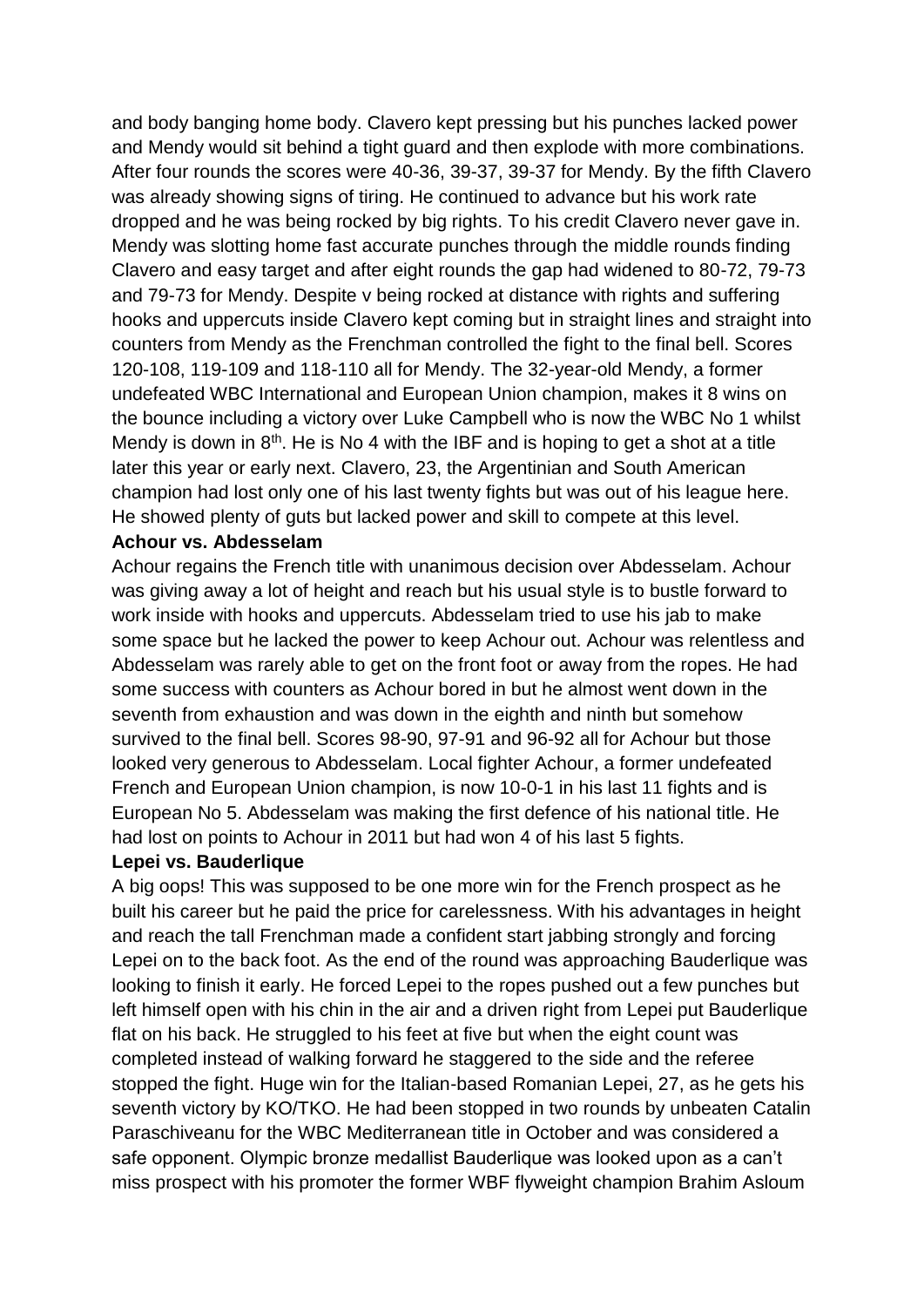already planning more fights and a TV deal. The words from the song come to mind "Pick yourself up, dust yourself off and start all over again" and that has to be the plan.

# **Santo Domingo, Dominican Republic: Light: Javier Fortuna (32-1-1,1ND) W TKO 2 Mario Beltre (16-3). Bantam: Norberto Jimenez (27-8-4) W TKO 9 Donny Garcia (16-2). Cruiser: Felix Valera (15-1) W TKO 3 Andy Perez (20-6). Fortuna vs. Beltre**

Fortuna brushes aside fellow Dominican Beltre. Fortuna soft-peddled over the early exchanges in the first round before cutting loose and flooring Beltre with a left hook. Beltre was up at seven and after the eight count was completed Fortuna went for the finish but the bell saved Beltre. Fortuna put Beltre down with a body punch early in the second and although Beltre beat the count he was shipping more punishment and the referee stopped the fight. The 27-year-old former holder of the secondary WBA title is rebuilding after losing his title to Jason Sosa in June last year. Beltre is now 2-3 in his last 5 fights with all three losses by KO/TKO.

#### **Jimenez vs. Garcia**

Jimenez makes it six wins in a row as he halts oldie Garcia in nine rounds. Jimenez outboxed Garcia all the way and slowly broke him down. Garcia went down three times in the ninth round and the referee stopped the fight. The 26-year-old Dominican fought a split draw with Kohei Kono in a challenge for the secondary WBA super fly title in 2015 and is rated No 4 by the WBA. After going 2-8-1 in his first 11 fights Jimenez is unbeaten in his last 28 fights but with the exception of Kono there is very little in the way of quality opposition on his record. Garcia, 26, also from the Dominican Republic, loses by KO/TKO for the first time but this was his first fight since November 2014.

## **Valera vs. Perez**

Former WBA interim champion Valera gets his second win on his rebuilding path as he halts Andy Perez in three rounds. Valera, 29, lost his title on a points verdict against Dmitry Bivol in May last year. Dominican Perez, another oldie at 40, has lost 5 of his last 6 fights.

**Gdansk, Poland: Heavy: Tomasz Adamek (51-5) W PTS 10 Solomon Haumono (24-4-2). Cruiser: Mateusz Masternak (39-4) W PTS 10 Ismayl Sillah (25-4). Cruiser: Krzys Glowacki (27-1) W RTD 5 Hizni Altunkaya (29-1). Super Welter: Maciej Sulecki (25-0) W TKO 3 Damian Bonelli (24-2).Super Light: Lukasz Wierzbicki (13-0) W PTS 8 Robert Tlatlik (20-1). Super Middle: Robert Tlatlik (18-12-2) W PTS 8 Norbert Dabrowski (20-7-1).**

#### **Adamek vs. Haumono**

Adamek gives it yet another shot as he resumes and resurrects his career with win over Haumono. The fight's pattern was set from the first bell and rarely varied. Adamek used good footwork and quicker hands to pepper Haumono with quick jab and 3, 4, 5 punch combinations. Haumono kept advancing trying to get Adamek to the ropes where he could work the body. Although he had some success generally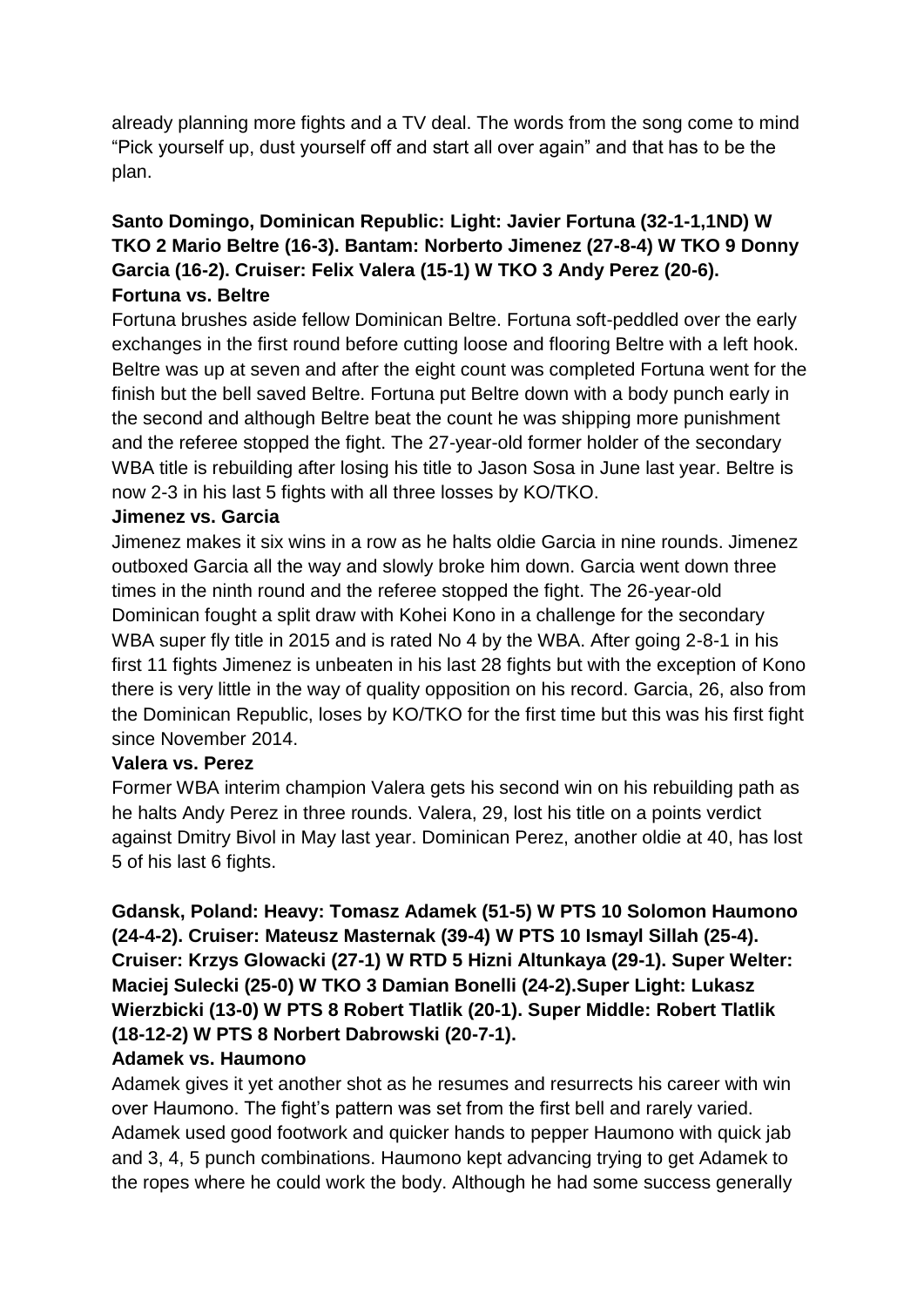he was too slow and Adamek was able to stay away from the ropes and the corners. On the downside for Adamek he was not punching hard enough to keep Haumono permanently at bay and the New Zealand-born fighter had some success with beefy body punches and kept trundling forward throughout the fight. The only real question to be answered was the stamina of Adamek but because Haumono was so relatively slow the Pole had been able to set the pace of the fight and he was still moving around Haumono, changing angles and banging home punches to head and body to the final bell. Scores 99-91 twice and 100-90 all for Adamek. The 40-year-old former WBC light heavy and IBF cruiser champion was having his first fight since being knocked out in ten rounds by Eric Molina in April last year. Many though that would be the end of his career but he is back again and the 41-year-Haumono, was a clever choice of opponent with a style that suited Adamek. Haumono was having his first fight since being stopped in four rounds by Joseph Parker in July last year.

#### **Masternak vs. Sillah**

Masternak gets off the floor to win but a draw would have been fairer. Sillah took the first two rounds. He was quicker with his punches, used good footwork and switched guards. Masternak was waiting too long to throw his punches and was throwing one at a time. Near the end of the second round a right opened a cut over the left eye of Masternak and it looked serious with the blood trickling down Masternak's face. The Pole did a little better in the third but Sillah looked sharp often boxing with both hands low, showing good footwork, plenty of upper body movement and quicker hands. After ceding the first three rounds Masternak caught up with the Ukrainian in the fourth putting him down with a left followed by a straight right. From there Masternak got into the fight more and over the next three rounds he did enough to edge into the lead. That changed in the eighth when a counter right from Sillah put Masternak down. That knockdown put the fight into the balance again and as they fought hard over the last two close rounds the decision could have gone either way. Scores 95-93 twice and 96-92 all for Masternak. For me a draw would have been a better reflection of the fight. Masternak, 30, gets his third win since losing a very narrow verdict to Tony Bellew in December 2015 for the European title. He is rated WBA 3/WBC 10/WBO 10/IBF 11(10). It would be good to see him get a world title shot but in the past he has lost the big fights. Sillah, 32, was being tipped as a possible world champion after winning his first 17 fights. A loss to Denis Grachev was a set-back. He landed a fight with Sergey Kovalev for the WBO title in 2013 but was knockout in two rounds and lost to Maksim Vlasov in June last year so he needed a win here and came might close.

#### **Glowacki vs. Altunkaya**

Glowacki beats Altunkaya who retires after three knockdowns in five one-sided rounds. Glowacki was walking Altunkaya down in the first scoring with southpaw right hooks and straight lefts. He had Altunkaya staggering back from a left and also landed a solid body punch with Altunkaya on the defensive. In the second a series of lefts saw Altunkaya drop to his knees in a corner and he was in trouble in a corner again at the bell. Altunkaya was really just looking to survive in the third and fourth. He was floored twice late in the fifth and cornered and taking punishment at the bell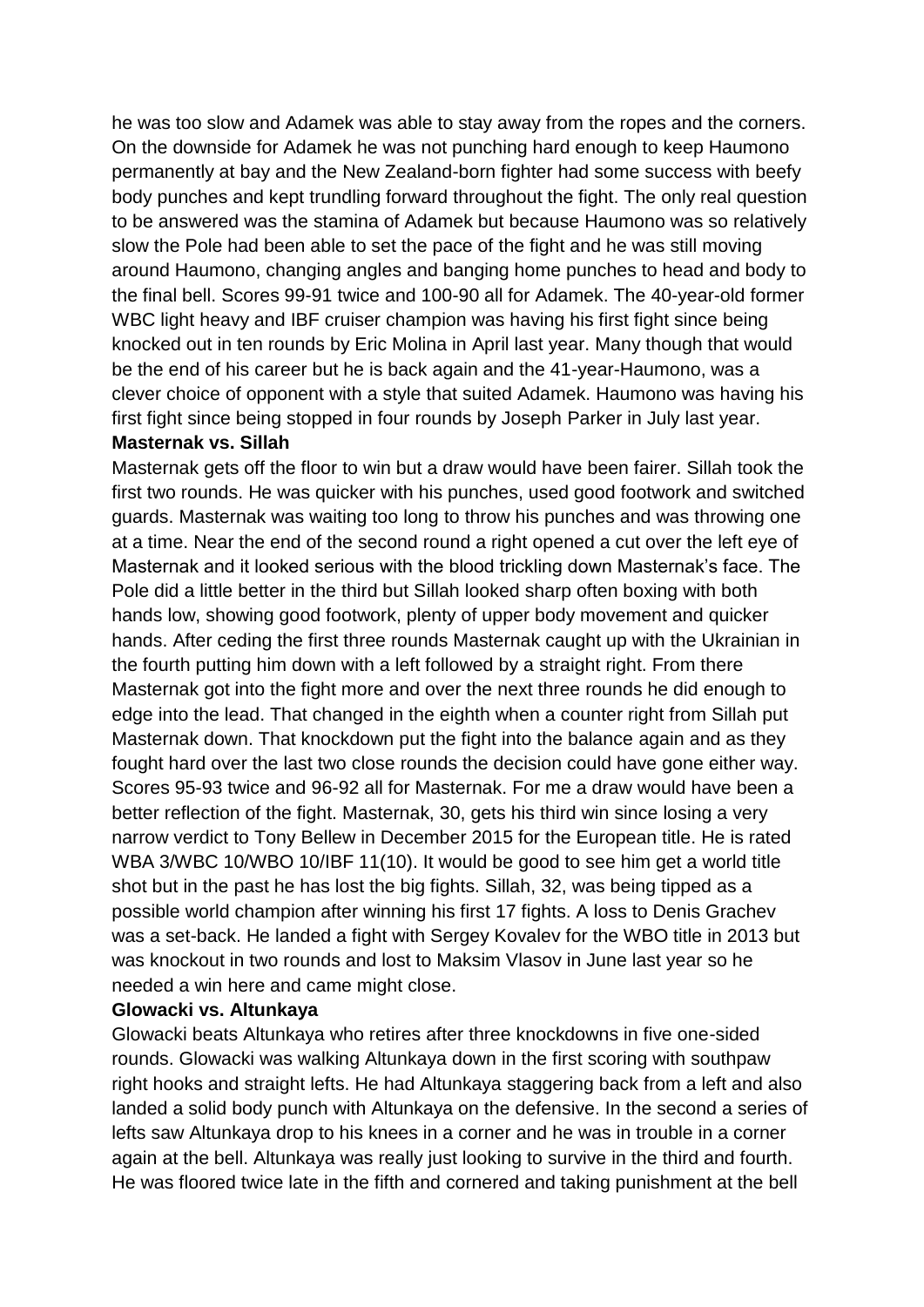and it was no surprise that he chose to retire before the start of the sixth. Former WBO champion Glowacki was having his first fight since losing his title to Olek Usyk in September. German-based Turk Altunkaya was never in this fight. His record was deceptive as his opposition had been weak and it was obvious from the first bell that he had stepped out of his class.

## **Sulecki vs. Bonelli**

Sulecki dismisses Argentinian Bonelli inside three rounds. The unbeaten Pole had Bonelli on the retreat in the first and then put him down in the second. Bonelli survived to the bell but was floored twice in the third and with his corner throwing in the towel the referee stopped the fight. The tall Pole has won seven in a row by KO/TKO and is No 6 with the WBC. After winning his first 21 fights against very moderate local opposition the 39-year-old Bonelli has now lost 2 of his last 3 fights having been outpointed by Australian Rohan Murdock in October.

# **Wierzbicki vs. Tlatlik**

Impressive win for Polish southpaw Wierzbicki. He made good use of his longer reach to slot home jabs and scored well with rights to the head. Tlatlik tried to walk Wierzbicki down behind a high guard but the local fighter made good use of the ring moving constantly and countering Tlatlik's attacks. Wierzbicki slowed in the late rounds being forced to stand and trade more but he already had the fight won by then. Scores 80-72, 79-74 and 78-74 all for Wierzbicki. He showed good skills and is being intelligently matched. German-based Pole Tlatlik had built his record against a very mediocre bunch of opponents and could not handle the combination of the reach and southpaw style of Wierzbicki.

## **Tlatlik vs. Dabrowski**

Tlatlik saves the night for the Tlatlik family and revenges a previous defeat as he takes unanimous decision over Dabrowski. Tlatlik forced the fight from the off with Dabrowski on the back foot and not able to use his southpaw jab to establish himself in the fight. Tlatlik continued to press and Dabrowski tried to bang back so there were plenty of hard exchanges for the crowd to enjoy. As they both tired Tlatlik put the fight beyond Dabrowski's reach with a knockdown in the seventh and although hampered by a cut on his left eyebrow he emerged a clear winner. Scores 79-72, 79- 73 and 77-74 all for Tlatlik. The elder of the fighting brothers at 34 Robert gained revenge for a majority decision loss to Dabrowski in 2015. He is in good form with 8 wins in his last 9 fights with the loss being to John Ryder. Dabrowski falls to 3-5-1 in his last 9 fights.

# **Ciudad Juarez, Mexico: Super Feather: Miguel Roman (57-12) W KO 12 Nery Saguilan (38-9-1). Super Feather: Eduardo Hernandez (23-0-3) W KO 1 Rolando Magbanua (26-6).**

## **Roman vs. Saguilan**

Fighting in his hometown Roman batters Saguilan to defeat with a sustained body attack. These two were rarely out of punching distance as Roman marched forward working the body with punches from both hands. Saguilan tried to match him but usually was the one to break off the exchanges and try to keep Roman off with his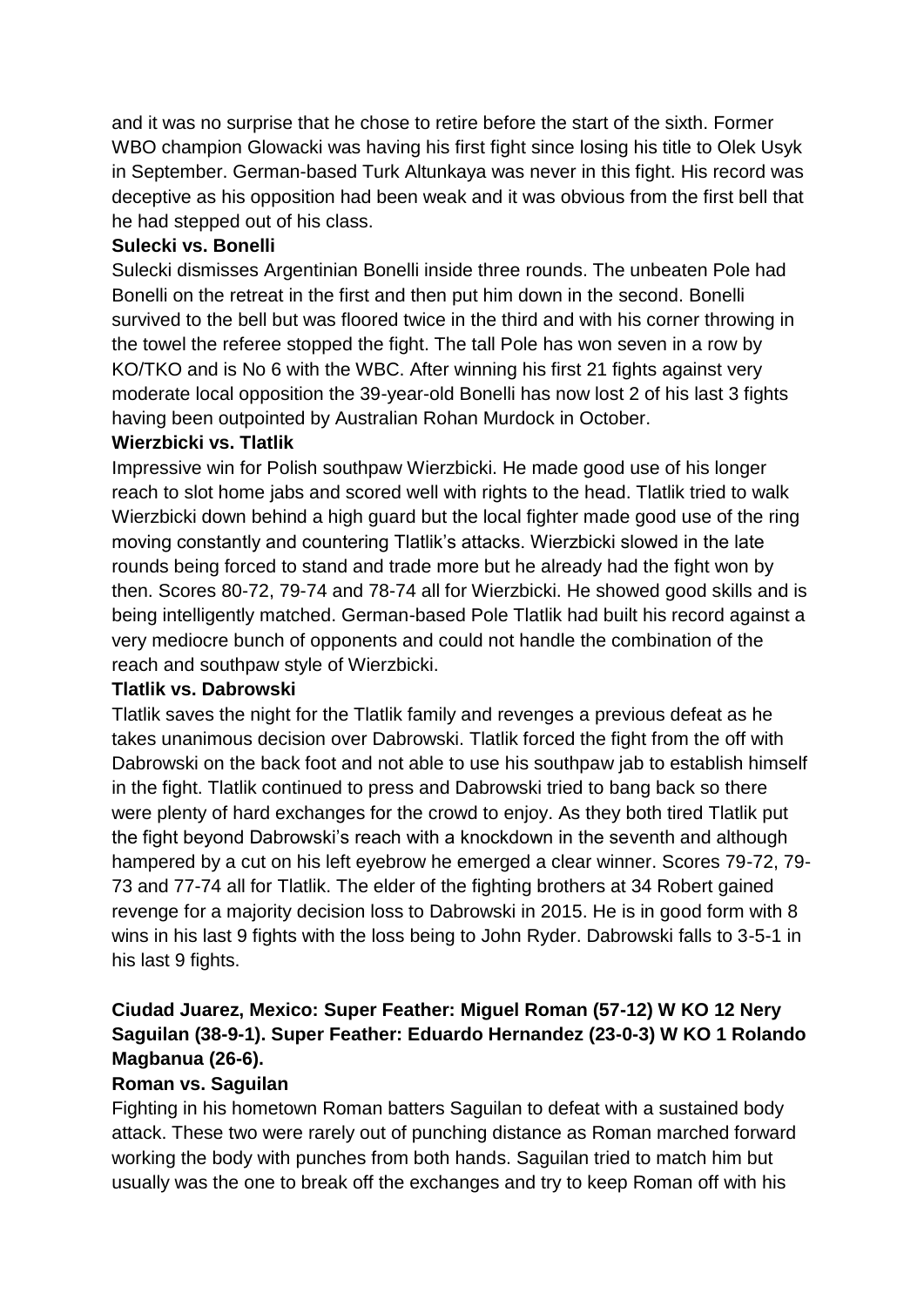jab. Roman just kept rolling forward. Saguilan enjoyed some success inside flailing away with both hands and forcing Roman to back up but that was always a temporary spell and Roman would wait out the storm and then get rolling again standing in front of Saguilan and hammering away at Saguilan's ribs. Being Saguilan he found time to clown and play to the crowd and talk to Roman. He would then explode with a burst of short, quick punches but they had no effect on Roman who just kept forcing Saguilan back and pumping home body punches. Roman was going for quantity not really loading up on his punches but he was relentless with his attacks. Santillan continued to taunt Roman and it felt as though he was hoping Roman would punch himself out. As the rounds passed Saguilan was spending more and more time with his back to the ropes, just hiding behind a high guard and letting Roman punch away before either skipping away or releasing another short bunch of punches. The referee stopped the fight at the start of the tenth to warn both to cut out the rough stuff with Saguilan taking time to complain about Roman using his elbow and landing punches to the back of the head. At this point Roman had won every round and there was no sign of that changing. With both fighters tired Roman threw Saguilan to the canvas in the tenth and when Saguilan got up Roman took him to the ropes and kept him there almost until the bell. Roman pounded on Saguilan for all three minutes of the eleventh with Saguilan holding more and punching even less. In the last round Saguilan just stood in a corner and let Roman bang away until a left to the body saw Saguilan drop to his knees in a delayed action. He was up and after the count Roma drove Saguilan to the ropes and a left hook put Saguilan down and he was counted out. Roman was having his first fight since being knocked out in twelve rounds by Takashi Miura in January. Although Roman won the vacant WBC Latino title this was not a significant fight in terms of the ratings but the dances of joy Roman did over Saguilan each time he was on the floor showed how much the antics of Saguilan had angered Roman. Saguilan has now lost 4 of his last 5 fights.

## **Hernandez vs. Magbanua**

Hernandez marches on. The Mexican teenager held off early lunging attacks from the Filipino. Hernandez showed some nice moves doubling up on his left hooks but Magbanua landed a couple rights. Suddenly Hernandez dug a left hook into the body of Magbanua and the Filipino went down on one knee in agony and he was counted out. The 19-year-old "Young Bomber" who turned pro at 15 moves to 16 wins in a row by KO/TKO and retains his WBC Youth title. He already has a stoppage win over former WBC champion Victor Terrazas and is rated WBC 9. Magbanua, the Philippines No 7 feather is on the slide with four losses by KO/TKO in his last 5 fights.

# **Guadalajara, Mexico: Super Feather: Carlos Diaz R. (24-0) W PTS 10 Sergio Puente (25-4). Super Bantam: Emanuel Navarrete (20-1) W TKO 2 Luis Bedolla (19-3).**

## **Diaz vs. Puente**

Diaz decisions Puente and protects his WBO No 2 featherweight spot. The taller fighter Diaz was on the back foot countering the ever advancing Puente. Over the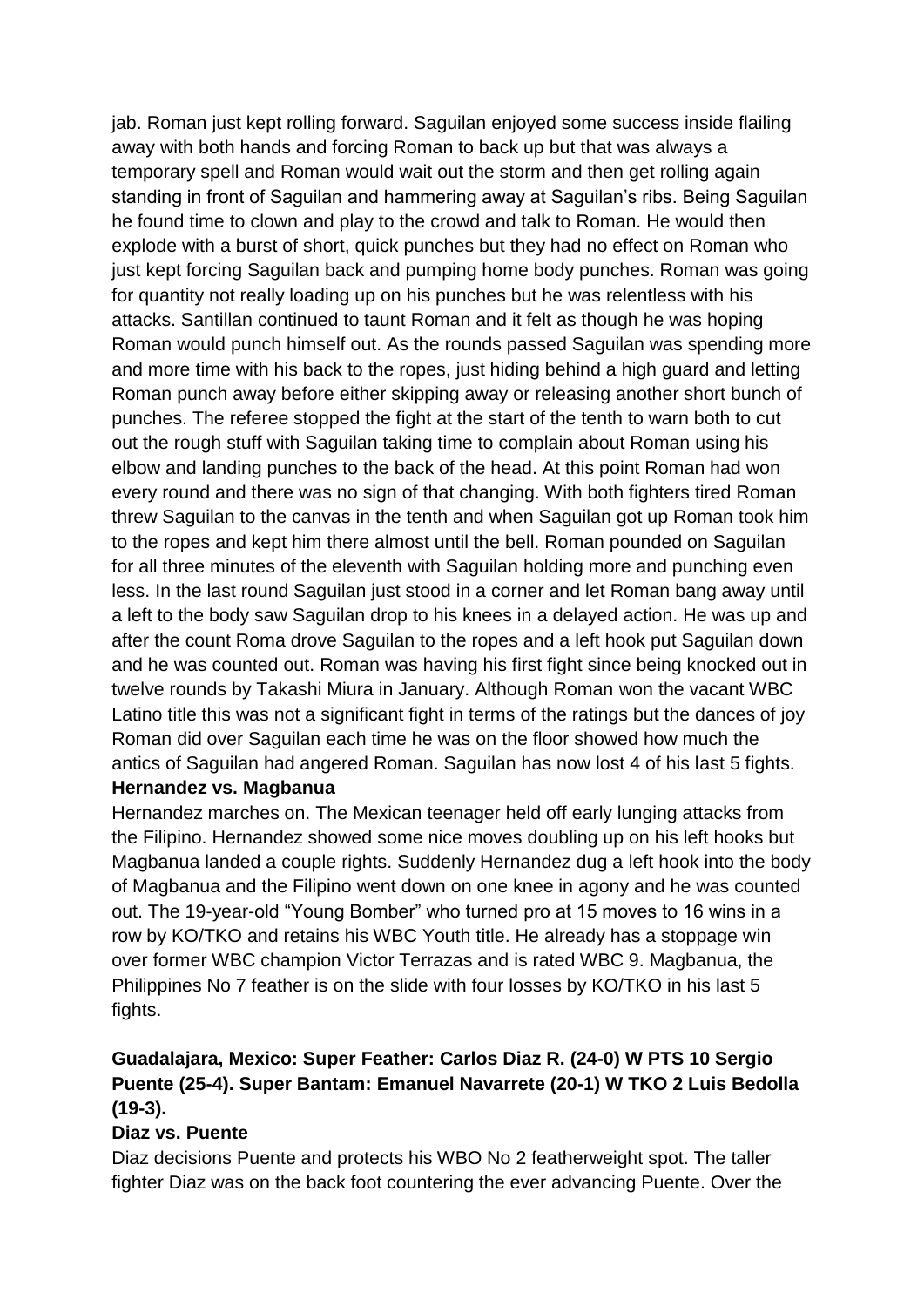first three rounds Diaz was slotting his jab home and landing quick counters. Puente was having trouble getting close but had some success with lead rights. Diaz looked to be taking charge as he came forward more in the third but after a similar pattern early in the fourth over the last minute Puente was on top driving Diaz back and scoring with those long rights and body punches inside. Puente switched to southpaw in the fifth and rocked Diaz early with a big left and for a few moments Diaz was in real trouble. He survived that and by the sixth was back in command. He continued to box on the outside in the seventh scoring with his jab and hooks to the head and although Puente continued to press he was not able to repeat the success of the fourth and fifth and Diaz staged a storming finish to be the clear winner. Scores 98-92 twice and 99-91 for Diaz. The 22-year-old "Chuko" from Guadalajara is tall at the weight but too easy to hit and I can't see him as a threat to WBO champion Oscar Valdez or any of the other three champions. Puente won his first 21 fights but is now 4-5 in his last 9 as the opposition has been tougher over this phase.

#### **Navarrete vs. Bedolla**

Navarrete destroys Bedolla inside two rounds. He towered over Bedolla and was able to score with long lopping punches. When Magbanua came forward he was running onto hooks and uppercuts as Hernandez dominated the opening round. Navarrete handed out more punishment in the second before scoring with a scorching left uppercut that sent Bedolla down in a corner and perhaps broke his nose. He made it to his feet but after the eight count clearly had no interest in continuing. The 22-year-old "Cowboy" has 16 wins by KO/TKO and has won his last 14 fights. He has beaten some useful but not outstanding opposition so has yet to be tested. He can punch but his defence looked loose. First loss by KO/TKO for Bedolla who was stepping up to ten rounds for the first time.

**Philadelphia, PA, USA: Super Welter: Tyrone Brunson (25-6-2) W TKO 5 Kermit Cintron (39-6-3).** Brunson gets off the floor to beat Cintron. The more experienced Cintron took an early lead but Brunson had a good second round. The third was even and things were warming up. In the fourth Cintron looked on his way to an inside the distance win. He floored Brunson with a left hook. Brunson beat the count but Cintron jumped on him looking to end things and Brunson went down again. He got up and was still there at the bell but the betting was that Cintron would kick on from there and get the win. Instead early in the fifth Brunson floored Cintron with a left. Cintron made it to his feet but the heavy-handed Brinson bombarded Cintron with punches and scored two more knockdowns with the fight being stopped. Biggest career win for the 32-year-old Brunson. He holds the record for consecutive first round knockout wins at the start of a career at 19 but against improved opposition was 5-6-2 in his last 13 fights going into this one. Former IBF welter champion Citron, 37, had gone 6-0-2 in eight fights since losing to Saul Alvarez for the WBC title in 2011but this loss has ended any hopes of getting back to the top table.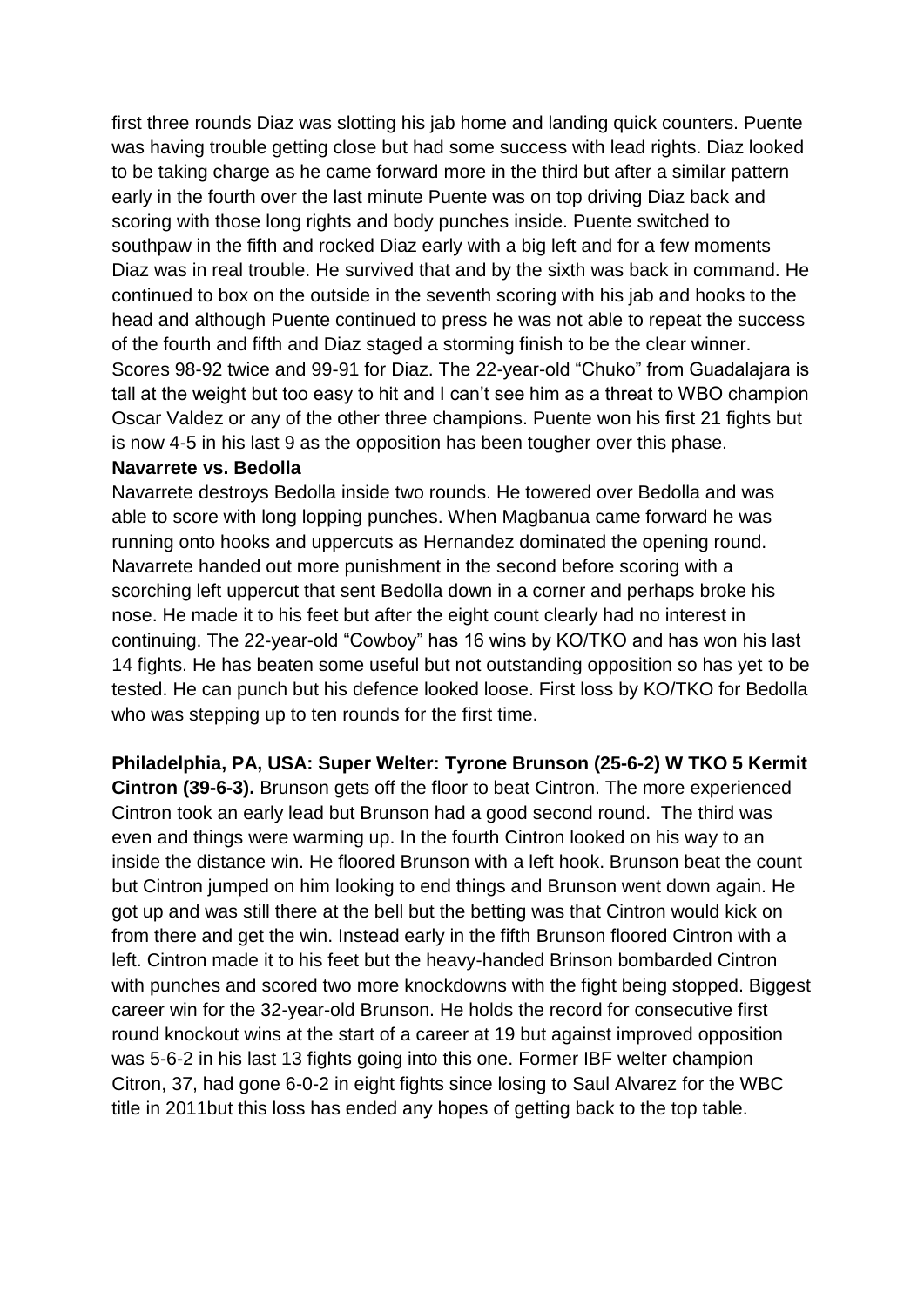**Louisville, KY, USA: Heavy: Carlos Negron (20-1) W KO 4 Derric Rossy (31-13) W Super Feather: Toka Kahn Clary (22-1,1ND) W PTS 8 Angel Luna (11-3-1). Super Welter: Steve Martinez (18-3) W PTS 8 Anthony Lenk (14-4). Negron vs. Rossy** 

Negron again shows his power as he floors and stops Rossy on the first of the Evander Holyfield promoted shows. The tall Puerto Rican was able to use his reach advantage to outscore Rossy in the first and then floored him in the second. Rossy got up and survived the third but he was taking too much punishment. He was down again in the fourth and although he made it to his feet he was again under fire and the referee stopped the fight. The 6'6" (198cm), 29-year-old Negron represented Puerto Rico at the 2008 Olympics at 81kgs and when he turned pro boxed at cruiser and still flirts with the lower division. This his seventh win in a row by KO/TKO. The 36-year-old Rossy is 3-8 in his last 11 fights and this is loss No 6 by KO/TKO.

#### **Clary vs. Luna**

Clary gets his third win in a row; The Liberian-born youngster won all the way and floored Luna in the seventh on his way to the decision. Scores 80-72 twice and 79- 73. The 25-year-old was National Golden Gloves champion in 2010 and won silver medals at the US National Championships and the National PAL Tournament but failed to get through the US Trials for the 2012 Olympics. Second loss by KO/TKO for Luna.

#### **Martinez vs. Lenk**

Bronx-based Puerto Rican Martinez has to settle for a split decision over a rusty Lenk. Scores 78-74 and 77-75 for Martinez and 76-76.Martinez is 7-2 in his last 9 fights with the defeats being against unbeaten opposition in Chris Pearson and Terrell Gausha. First fight for Lenk over three years.

# **Santa Rosa City, Philippines: Super Light: Al Rivera (18-3) W KO 4 Rusmin Kie Raha (15-13-3). Super bantam: Ernesto Saulong (21-2-1) W PTS 10 Michael Escobia (11-16-1).**

## **Rivera vs. Raha**

Rivera rebounds from a loss in his last fight as he knocks out Indonesian Raha in four rounds to go to 16 wins by KO/TKO. The Filipino "Machine Gun" a former undefeated OPBF champion has won 8 of his last 9 fight by KO/TKO with the loss coming in Moscow in March when he dropped a very close decision to Aik Shakhnazaryan for the vacant WBC International title. Poor Raha is 2-9-1 in his last 12 fights and gets his eighth loss by KO/TKO.

## **Saulong vs. Escobia**

Saulong pleases his hometown fans as he wins unanimous decision over Escobia. Despite his poor form Escobia made Saulong work hard for this win before going down on scores of 97-92 twice and 96-93. The 28-year-old Saulong, a former undefeated WBC International champion, has won 7 of his last 8 fights but is surprisingly only rated down at No 8 in the Philippines ratings. Escobia has lost 13 of his last 14 fights.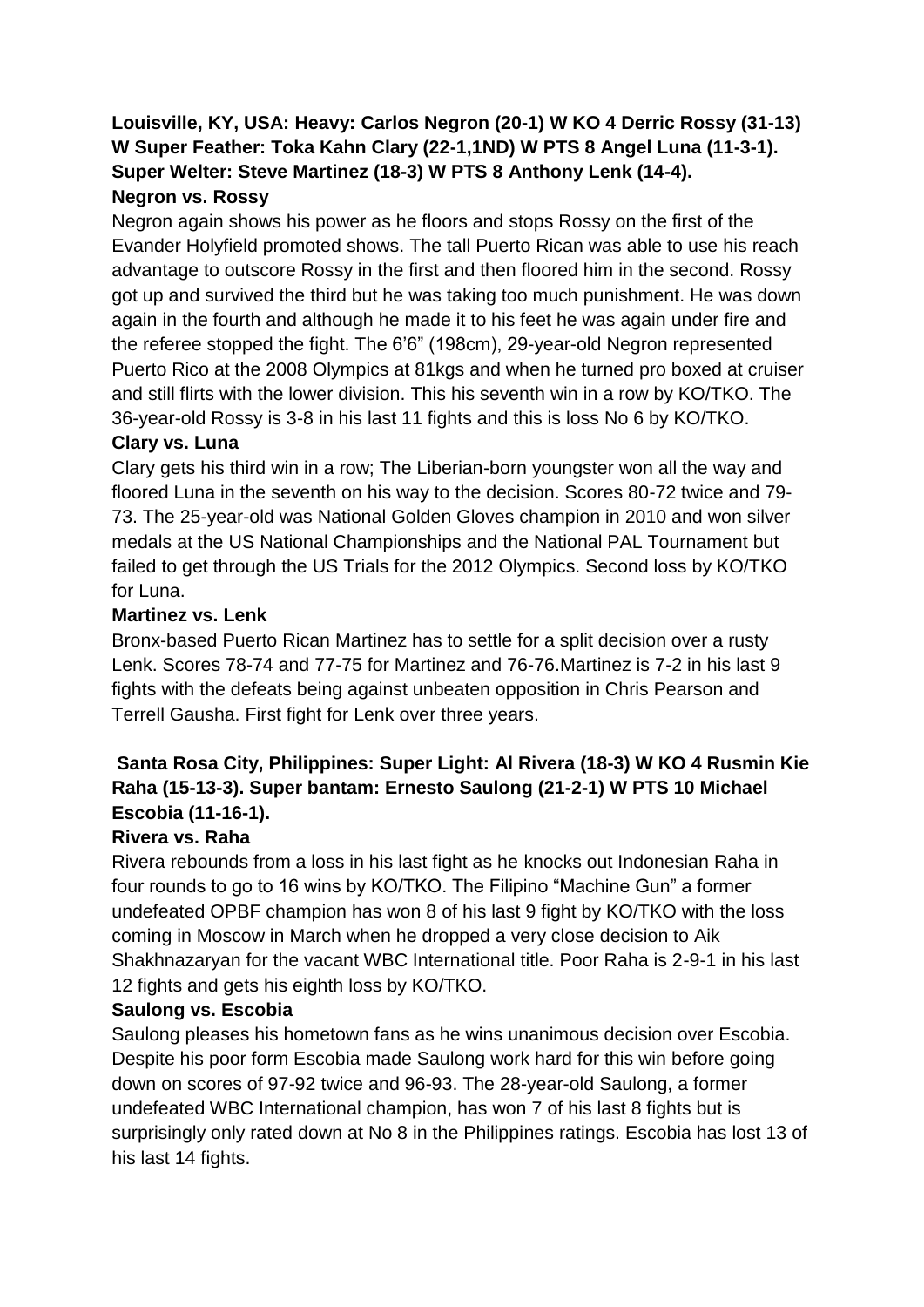**Malvinas Argentinas, Argentina: Welter: Adrian Veron (21-1) W PTS 10 Victor Velazquez (17-9).** Veron retains the WBO Latino title with wide points win over Velazquez. Southpaw Veron controlled the fight from the outset and by the end of the third Velazquez was bleeding heavily from the nose. Veron also took the fourth but in the fifth he injured his left hand and used it sparingly from there. Despite the injury he was still able outscoring Velazquez although the challenger was able to press hard. In the tenth Velazquez slipped on a wet area of the canvas just as Veron landed a body punch and he went down but got up and lasted comfortably to the bell. Scores 99-90, 99-91 and 98-91 all for Veron. Fourth defence of his WBO Latino title for "Chucky". Veron, 28, the Argentinian No 3 has won his last six fights including reversing the only loss he has suffered. Former Argentinian champion Velazquez has lost his last three fights.

**Sydney, Australia: Super Light: Darragh Foley (12-2) W TEC DEC 5 Jeffrey Arienza (16-6-1).** Foley keeps his WBA Oceania title on a technical decision. The fight was just really warming up when the visitor from the Philippines suffered a cut which was too bad for him to continue. The score cards saw Foley in front 40-36 and 39-37 with the Filipino judge seeing Arienza up 39-37 making it a split decision. The tall English born southpaw, a former Australian lightweight champion, has won his last four fights. Arienza, also a southpaw, is 0-5 in fights on the road.

**Milan, Italy: Giacobbe Fragomeni (35-5-2) W PTS 6 Vitailiy Neveslyy (13-3,1ND).** No sign of retirement as Fragomeni rumbles on. The Italian veteran was given a hard time over the first couple of rounds by the Ukrainian but did enough to take them and then really got into his stride from the third. Neveslyy fought hard but has had little ring time recently and although Fragomeni tired he did enough to win the decision comfortably. The 47-year-old former WBC champion is 2-0 in fights this year. Neveslyy, 34, was having only his second fight in four years.

**Lecce, Italy: Middle: Domenico Spada (42-6) W TEC DEC 8 Andrea Manco (14- 1-2).** Spada wins the Italian title with technical decision over champion Manco. As usual Spada wanted to brawl and Manco obliged. They stood and traded punches throughout the first with Spada just having the edge. Spada had a good second round getting the better of the exchanges and at the end of the round he landed an uppercut. Manco went down but it was more of a slip. The referee did not count it but it was a bad round for Manco. In the third Manco changed tactics and began to box more and that gave him that round and the fourth to even things up. Spada's pressure told in the fifth as he swung things back his way and Manco was cut in a clash of heads. The pace slackened in the sixth which Manco looked to shade but in the seventh under pressure from Spada Manco spent much of the round pinned to the ropes. They started the eighth round but by now Manco's face was covered in blood from the cut and the fight was stopped and the decision went to the judge's cards. Scores 78-75, 77-78 and 77-76 all for Spada. Manco was the local fighter and after the decision was announced Manco's supporters began to throw bottles and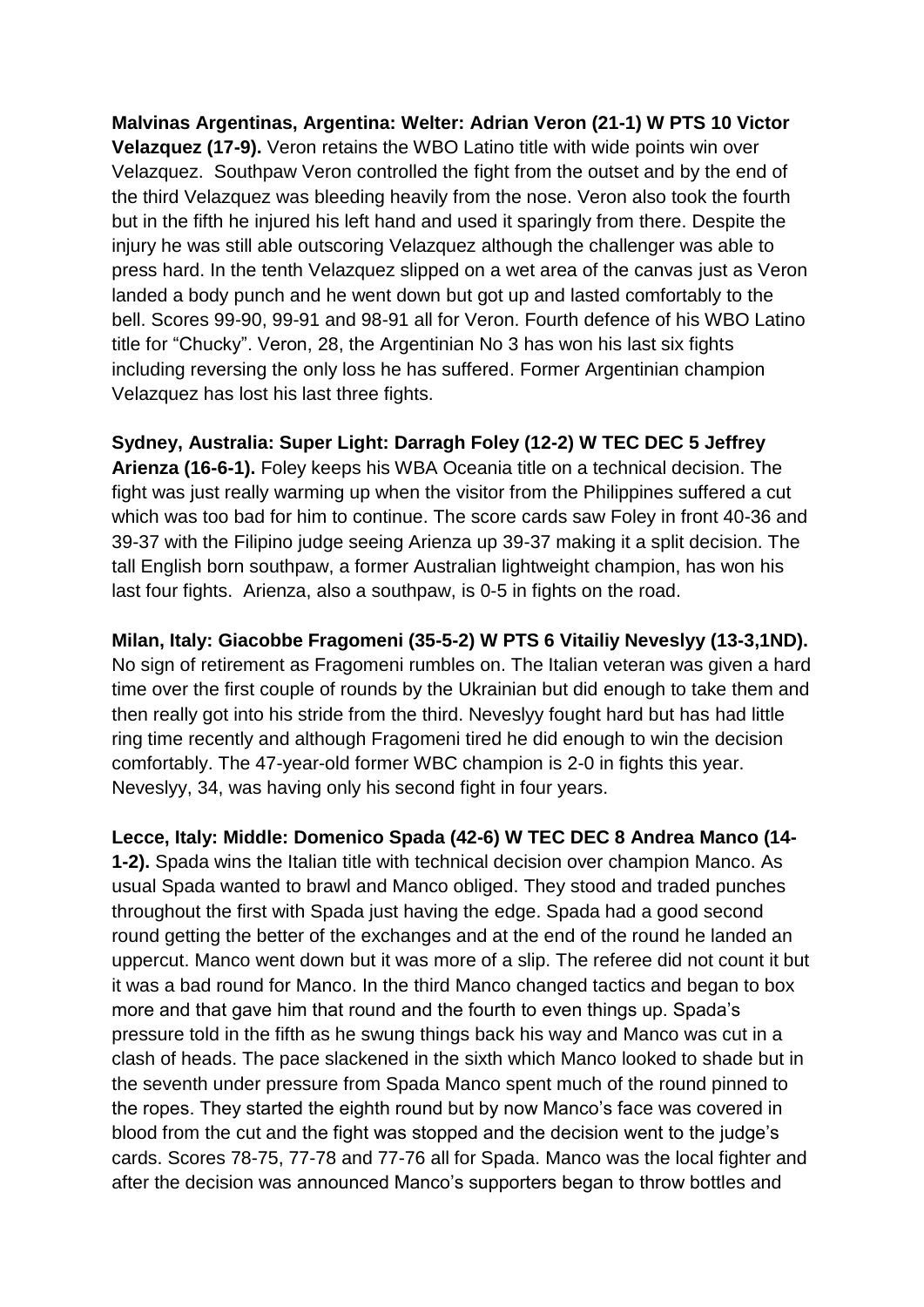other stuff into the ring. Spada left the ring but Manco called him back and took the microphone and appealed to the locals to respect the decision and his opponent which quietened things down. In 2014 Spada, 36, lost to both Marco Antonio Rubio for the interim WBC title and Martin Murray for the WBC Silver title. He was then inactive for almost two years and this is his third win since returning. Manco, 25, was defending the national title for the first time and both of his losses have been on technical decisions.

# **Manchester, England: Middle: Jimmy Kilrain Kelly (22-1) W PTS 6 Kevin McCauley (13-145-11). Heavy: Con Sheehan (6-0) W PTS 6 Tomas Mrazek (10- 65-6).**

# **Kelly vs. McCauley**

Kelly sees a testing fight fall through so has to settle for a points win over journeyman McCauley. The former WBO super welter title challenger had to adjust to the defensive/survival approach of the veteran from the West Midlands but he knuckled down and got the job done winning every round. Referee's score 60-54. Six wins for the tall 24-year-old Kelly since losing to Liam Smith in a challenge for the WBO title in 2015. He was coming off a good win over Rick Godding 23-1-1 in April but just had to mark time here. McCauley, 37, was having his seventeenth fight of the year and his seventeenth loss on points. Only another 30 fights to the 200 mark

## **Sheehan vs. Mrazek**

Sheehan gets a win but has a frustrating night and suffers a cut. The tall Irish fighter was too quick for the giant Czech but found Mrazek a difficult opponent. It did not help that a clash of heads in the second opened a serious cut on the left eyebrow of Sheehan and Sheehan just could not open southpaw Mrazek up often enough to make it look like a win inside the distance was on the cards. Referee's score 60-54 for Sheehan. The 28-year-old, 6'5 ½" (197cm), Californian-based Sheehan was a six-time Irish champion, competed at four World Championships and ended with a 203-18 amateur record. Now 15 losses in a row for Mrazek.

## **June 25**

# **Iligan City, Philippines: Bantam: John Riel Casimero (23-3) W Jecker Buhawe (16-14-1).**

Casimero returns to the ring with a win. As a step towards looking for a third world title he was to have faced a good test in Richie Mepranum but Mepranum was injured so Buhawe came in as a replacement. Casimero floored Buhawe in the second round but could not finish there and Buhawe hung around for the six rounds giving Casimero some ring time. First fight for the former IBF light fly and fly champion since beating Charlie Edwards on a tenth round stoppage to retain his IBF fly title. Casimero has relinquished that title and is rated 4(2) at super fly by the IBF. The first two slots are vacant and with Jerwin Ancajas defending the title against No 3 Teiru Kinoshita on 2 July Casimero will be in line for a shot at that title. Four losses in a row for Filipino Buhawe.